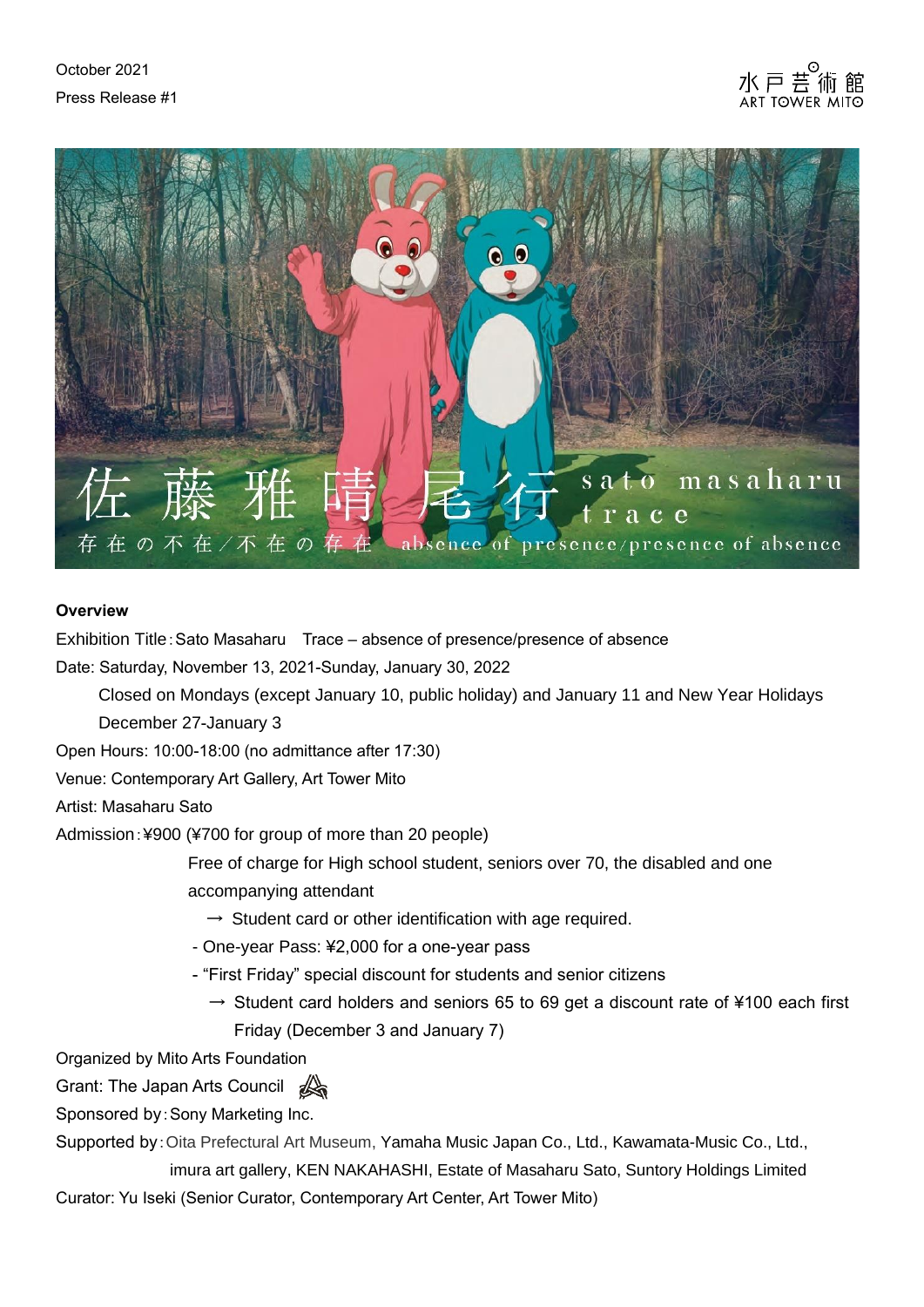#### **Exhibition Overview**

Masaharu Sato makes video works with the "rotoscope" technique in which a person traces pictures on the computer with a pen tool, and Sato traces the ordinary scenery that he recorded with a video camera or a still camera. After having completed the master's program in painting, graduate school of fine arts, Tokyo University of the Arts, he moved to Germany to study as a research student at the national Kunstakademie Düsseldorf and continued to make works in Germany after he left the school. He came back to Japan in 2010 and settled in Toride city, Ibaraki Prefecture. Soon after he came back, he found out that he suffered from maxillary cancer and kept on creating works while fighting against the illness. In March 2019, he passed away at the age of 45, mourned by many. His works are beyond the genres of contemporary art, movie, animation and media art, and they were well received in and outside Japan. Depicted in his works, created by precisely tracing people close to him and the surrounding scenes which he shot himself, are his unique worldview in which reality and unreality cross each other. Sato used to say that the act of tracing is to "take the subject he depicts inside himself." The same act can be interpreted as the conduct that deepens one's understanding of and builds relations with the place where one resides and the scenery in front of them. On the other hand, we on the viewer's side to his works would feel a sense of gap generated by small differences from the actual pictures and fluctuation of perceptions that seem to go back and forth between reality and unreality. Sato's works, which arouse many different emotions and sensations in individuals could provide us with depth and richness of the act of seeing.

Introduced in this exhibition are from his first video work "I touch Dream #1" that he made in Germany in 1999 to "Shinigami Sensei" (Dr. Reaper) series which he continued to work on until his death, mounting to a total of 62 works: 26 video works and 36 two-dimensional works to look back on his achievements as an artist.

#### **Masaharu Sato's Biographty**

Born in Usuki city, Oita Precture in 1973. After completing the master's degree at the graduate school of fine arts, Tokyo University of the Arts in 1999, he enrolled at the national Kunstakademie Düsseldorf. After having lived in Germany for ten years, he came back to Japan in 2010 and was based in Toride city, Ibaraki Prefecture. He passed away there on March 9, 2019.

His major solo exhibitions include "Bye bye come on" (imura art gallery, Kyoto, 2010), "Hara Documents 10: Masaharu Sato – Tokyo Trace" (Hara Museum, Tokyo, 2016), "TOKYO TRACE 2" (Firstdraft Gallery, Sydney, 2017), "Dr. Reaper" (solo exhibition, KEN NAKAHASHI, Tokyo, 2019). The major group exhibitions include "The Doraemon Tokyo 2017" (Mori Arts Center Gallery, and others, 2017– ), "First Lingering Mist of Spring" (Tokyo Arts and Space, Tokyo, 2019), "Roppongi Crossing 2019: Connexions" (Mori Art Museum, Tokyo), "DOMANI: The Art of Tomorrow" Exhibition 2020, "Landscapes in Our Age: Scarred and Reborn" (The National Art Center, Tokyo, 2020), "Yokohama Triennale 2020" (Yokohama Museum of Art, Plot 48, NYK Maritime Museum), "11 Stories on Distanced Relationships: Contemporary Art from Japan" (online exhibition, 2021), "Compassionate Grounds: Ten years on in Tohoku" (Composite, Melbourne, 2021) and so on.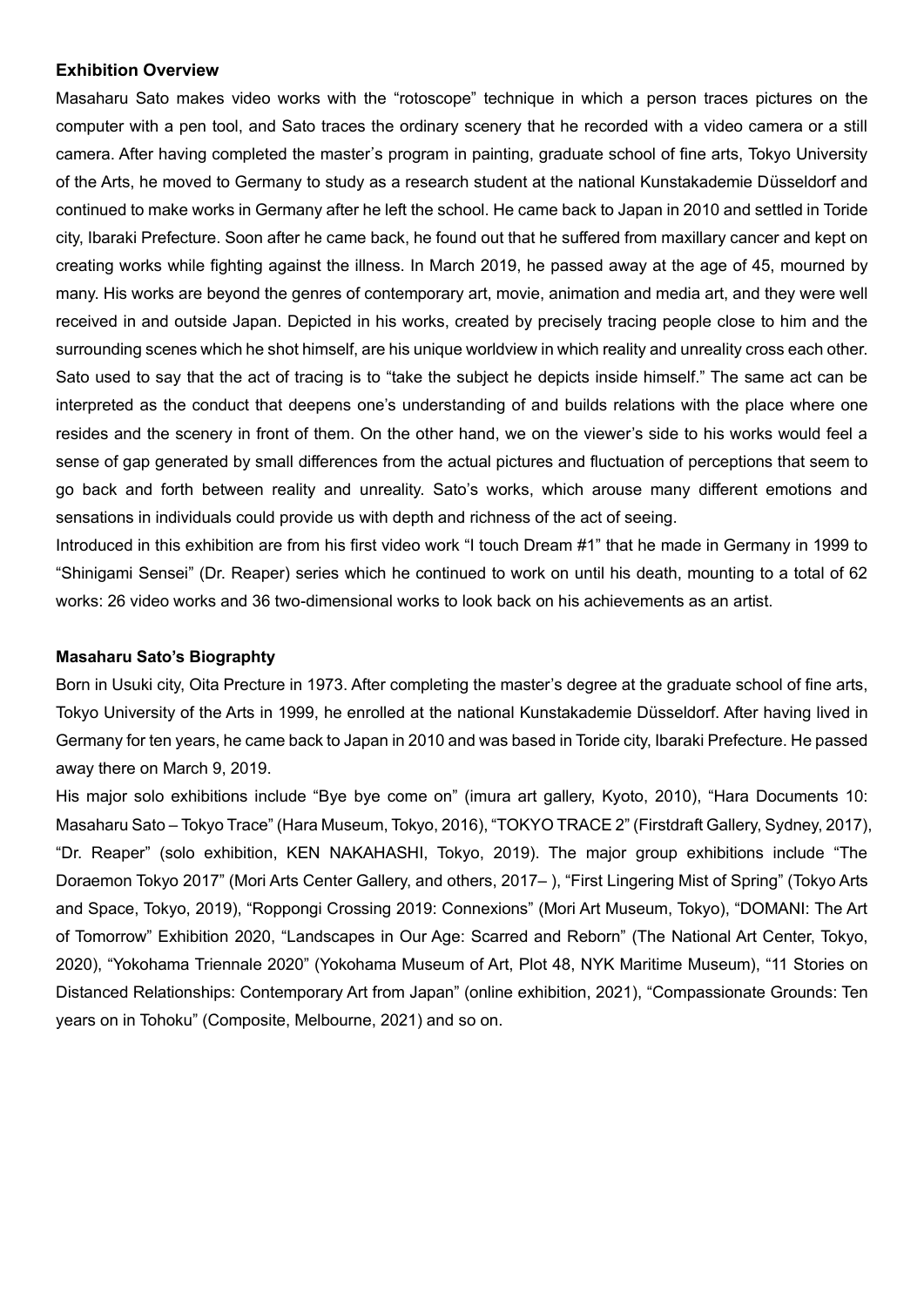### **Exhibition's Point**

① All of Sato's video works that exist are gathered.

In this exhibition, all of Sato's video works that exist today are shown. From "I touch Dream #1" that he made for the first time after he came to Germany in 1999 to his last video work "Fukushima Trace" (2018) which was never finished, a total of 26 works is shown on more than 60 screens and monitors. This is the largest scale retrospective of Masaharu Sato so far.



《*I touch Dream #1*》1999 Animation, Single Channel video (SD, B&W, silent) 3min. 34sec.



《*Fukushima Trace*》2018 Animation, Single Channel video (HD, color), player piano Loop

② His not-yet-made-public video work "SM" (2015) is to be shown for the first time.

In this exhibition, the work "SM" that was not shown to the public is presented for the first time. In this work, a headless man wearing only an underwear grabs his neck and hits it against "fusuma" (paper sliding door) again and again and it is repeated endlessly. We can sense from this man irritation that Sato must have felt toward his own body while he was working on "Tokyo Trace" (2015-2016) and his impatience toward his production. On the other hand, in "March," which was made in the same year as "SM," different scenes are divided into frames as in manga on the same screen, and each framed scene is on its own time axis as the clock's hands are eternally going around 2:46. It is a meticulous video work which seems to depict a quiet day in March 2015.

In 2015 when the above two works were made, Sato was working on his new work "Tokyo Trace" to be presented at his solo exhibition at Hara Museum of Art in the following year "Hara Documents 10: Masaharu Sato—Tokyo Trace." In summer this year, his maxillary cancer recurred and he had an emergency operation.



《*March*》2015 Animation, Single Channel video (HD, color, silent) Loop



《*SM*》2015 Animation, Single Channel video (HD, color, sound) Loop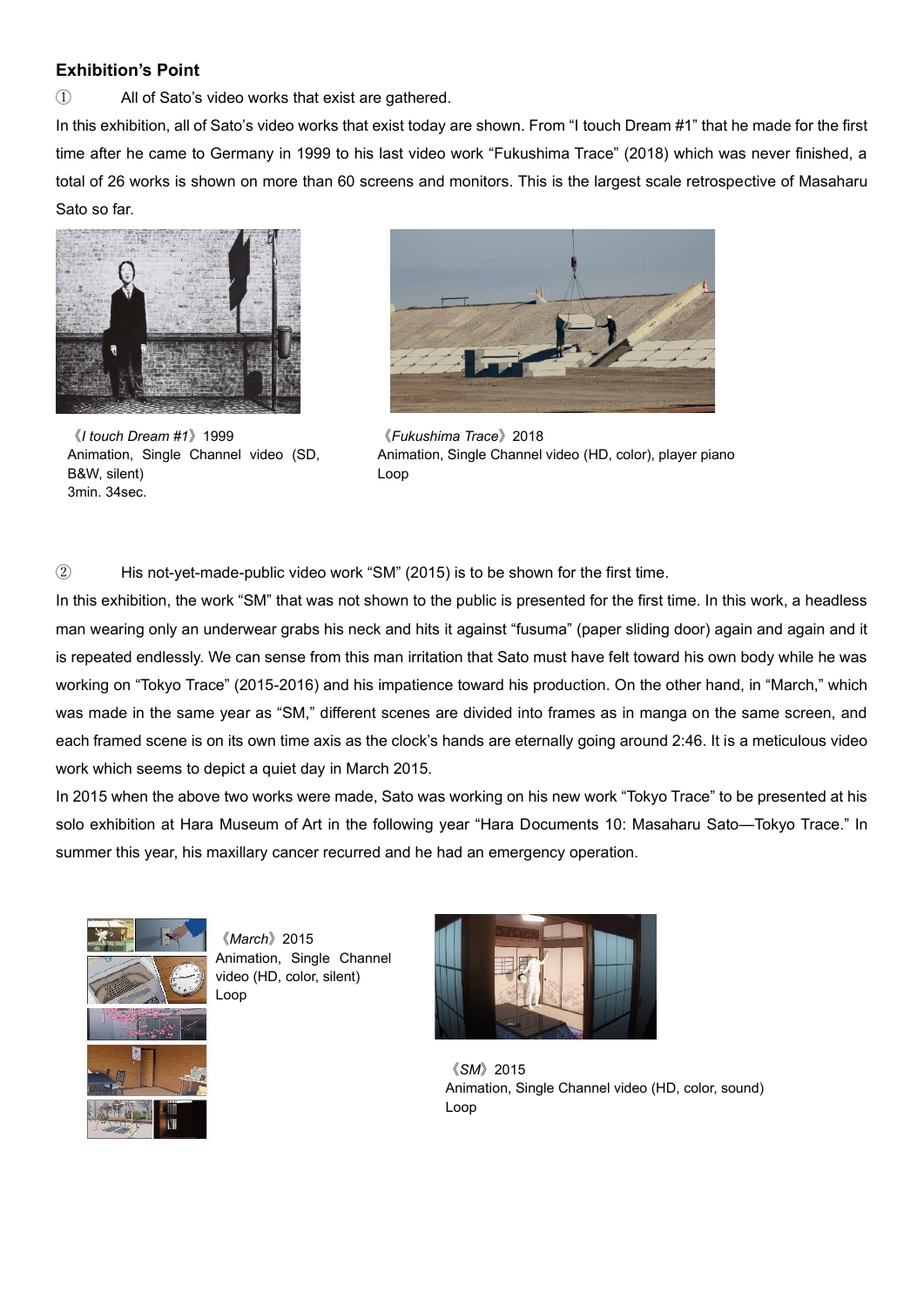#### ③ Room of "Dr. Reaper"

After being announced his life expectancy in September 2018, Sato found it difficult to produce video works as his eyesight deteriorated due to the advancement of the illness. However, he did not stop his creative activities and he put his efforts to make two-dimensional works with acrylic paint. He was unable to go out as he liked and spent his quiet hours in his house which was scheduled to be torn down because it got so old. He framed familiar scenes that he noticed and traced them in life size on panels for the "Dr. Reaper" series made up of a total of 10 pieces. In this exhibition, as if to reproduce his old house where he spent his last hours, the series is shown in the Exhibition Room 9, an independent room in the contemporary art gallery at Art Tower Mito.



From "Dr. Reaper" series《*Skull*》2018 Acrylic on wooden panel



From "Dr. Reaper" series《*Night Sky*》2018 Acrylic on wooden panel

#### **Introducing his major works in this exhibition:**

### 《TRAUM》2004-07

Animation, super 8mm film (transferred to video), single channel video (SD, color, sound), 10min. 7sec.

After he shot everyday scenery with a video camera, he traced them on the computer and made them into animation through the technique of rotoscoping, and this work established Sato's expression of video works. It took him about 4 years to complete, from 2004 to 2007. TRAUM means "dream" in German, and the work was inspired by Sato's own dream. The story is about a young man taking a tram running through the town of Düsseldorf, heading for the Rhein Tower that stands along the Rhein River and reaching the observatory.

In this work, Sato overlapped the scenery that he saw in his dream and the scenery of the town of Düsseldorf trying to turn the daydream-like worldview into an animation.



《*TRAUM*》2004-2007 Animation, super 8mm film (transferred to video), single channel video (SD, color, sound) 10min. 7sec.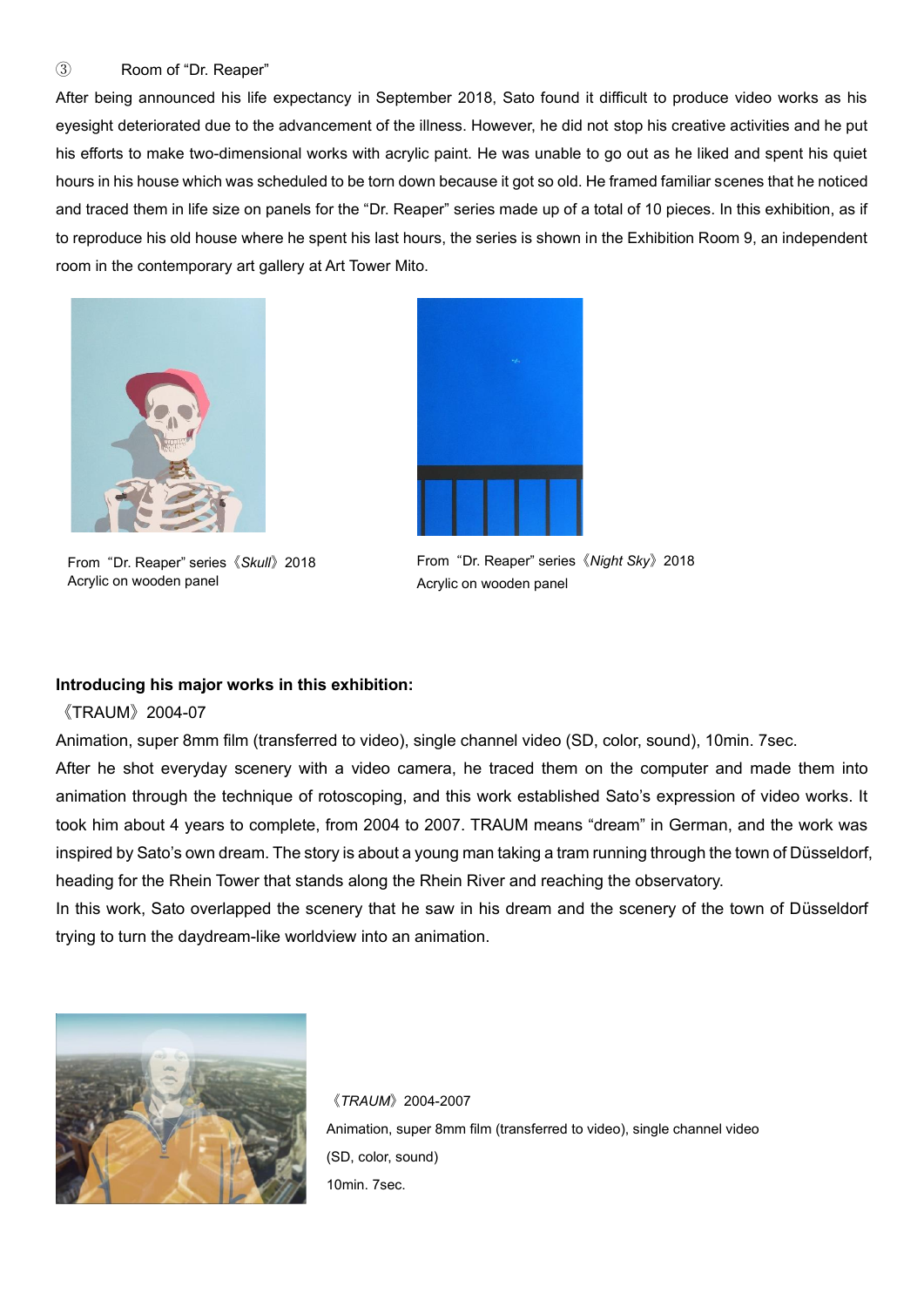## 《BIND DRIVE》2010-2011

Animation, single channel video (HD, color, sound), 4 min. 50 sec.

This is a work with a drama-like story with men and women dressed up as angels and demons, and it takes place against the scenery of Toride city, Ibaraki Prefecture where Sato lived. The suburban scenery that was massproduced after the WWII such as paths between rice fields and a row of old houses in the never-ending rain are depicted through his sharp observant eye and the distinguished ability to draw/paint.

After coming back to Japan in 2010, Sato settled in Toride city, Ibaraki Prefecture. As he began to observe the surrounding environment after he started to live there, he found beauty in the lightly populated countryside. By layering the scenery of the countryside one by one, Sato wanted to create an impression that the viewer could feel as if looking at a painting on the screen although it was a video work.



《*BIND DRIVE*》2010-2011 Animation, single channel video (HD, color, sound) 4min. 50sec.

### 《Tokyo Trace》2015-2016

Animation, 12 channel video (HD, color), player piano, Loop

"Tokyo Trace" takes up the theme of Tokyo which was gradually changing towards the coming Olympic Games, and the 90 Tokyo scenes are shown in the 12 videos. There we find the changing Tokyo scenery after the Great Earthquake in 2011 preparing for the Olympics as well as Sato's ordinary life like a diary. The symbolic places in Tokyo which Sato followed, ordinary scenery and atmosphere are captured.

This work was created for his solo exhibition "Hara Documents 10: Masaharu Sato—Tokyo Trace" which was held at Hara Museum of Art in 2016. In summer 2015 while he was working on Tokyo Trace, he learned about his maxillary cancer recurrence and had to have his upper jaw removed. Later metastasis of cancer was found and as he had to go through radiation therapy and administration of anticancer agent, he could no longer work on his art.

Under such circumstances, Sato found a clue to continue his production by making only the motif into an animation. Before that, the motif and the whole background were made into an animation, but after this work, only a part was depicted as an animation.



《*Tokyo Trace*》2015-2016 Animation, 12channel video (HD, color), player piano Loop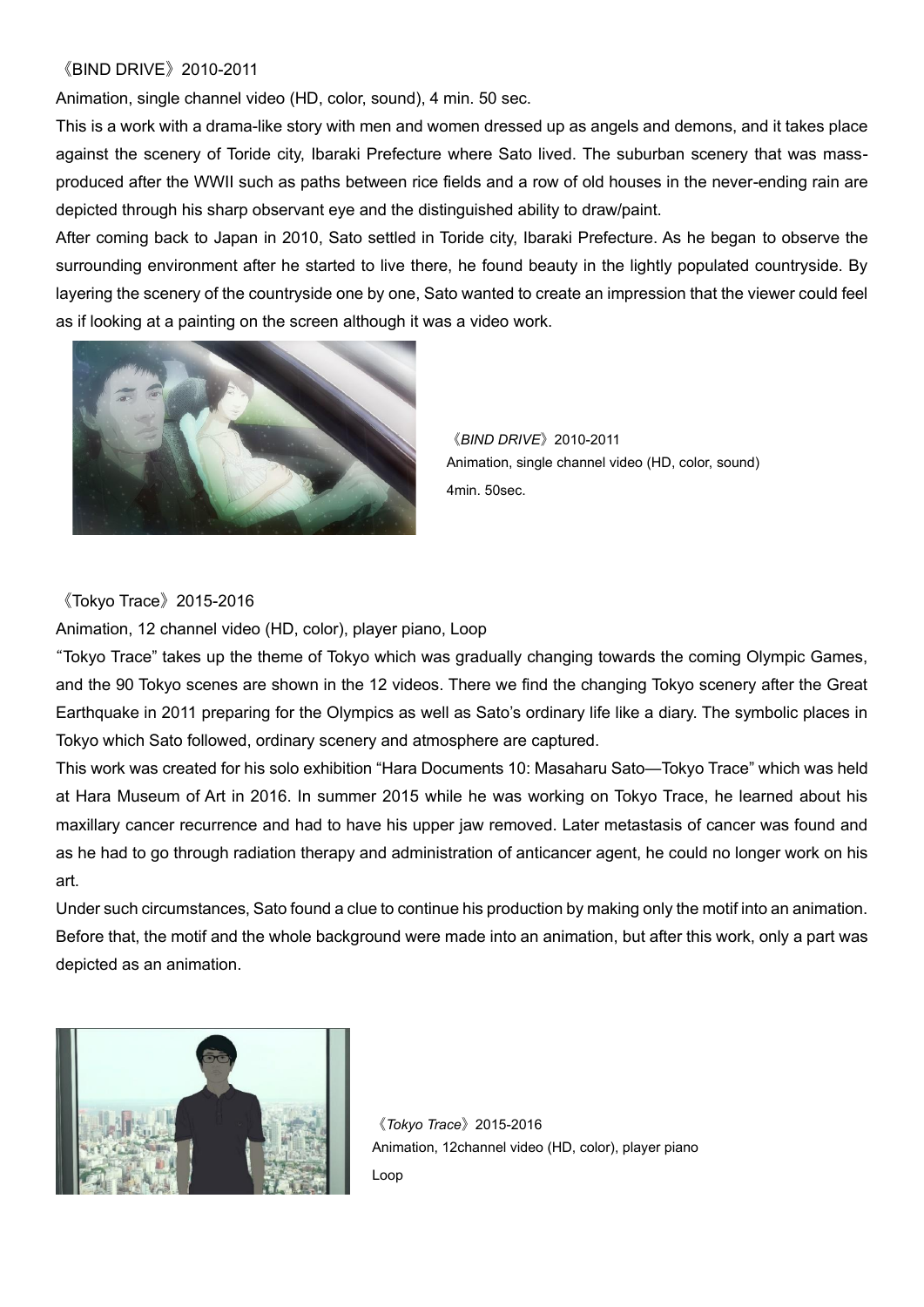#### 《Fukushima Trace》2018

Animation, single channel video (HD, color), player piano, Loop

This work was made over half a year as Sato visited Fukushima repeatedly while combatting the disease. It had been eight years since he got cancer and his doctor told him at the end of 2017 that he could not hope for a complete recovery. Thinking of his remaining days, he decided to visit Fukushima again. What inspired him was an article in the Mainichi Shimbun (newspaper) about the Joban Line being reopened to Tomioka Station. In this work which consists of a total of 30 scenes on a single channel, as in Tokyo Trace, only a part of the moving images is animated. While it shows the towns in Fukushima that were wiped out by the earthquake and tsunami revive, we see the difficult-to-return zone deserted by the nuclear power plant disaster with no sign of life. In this work, Sato captures the daily life in Fukushima, for example, flexible container bags piled up beside the station and people working for decontamination.

Sato seemed to have resolved to make "Fukushima Trace" his life work, but he was announced his life expectancy by the doctor in September 2018 and decided to stop the production of the work. By then, he got blurry vision in one eye which made it difficult for him to trace images, and he was unable to go out to film things as he wished. At the end of February 2019, after half a year since he stopped producing the work, incomplete "Fukushima Trace" was exhibited in "First Lingering Mist of Spring" exhibition at Tokyo Arts and Space (TOKAS) Hongo.



《*Fukushima Trace*》2018 Animation, single channel video (HD, color), player piano Loop

#### "Dr. Reaper" series

"Skull" "Doorbell" "Outlet" "Switch" "Carton" "Bathroom" "Night Sky" "Gecko" "Stairs" "now"

A total of 10 pieces, 2018, Acrylic on wooden panel, Clock

After Sato was told his life expectancy in September 2018, it became difficult for him to make video works as his eyesight deteriorated due to the illness. He then started to work on a series of acrylic paintings, the "Dr. Reaper" series, in which he captured familiar scenery that he noticed as he spent quiet days at home. It consists of a total of 10 pieces: 9 acrylic paintings and a work using a clock as a material. In September 2018, he was told that he had only 3 months to live and he could not go out as he wished. He said, "Icouldn't leave the house. Looking around the interior of that housewith renewed awareness< there were things that grabbed my attention and awakened emotions even as I was facing death. Things I had never taken notice of before began to appear precious, and I wanted to render them permanent somehow." And he was also asked to leave the rented house as it was too old and needed to be torn down. He directed his motif toward his home as he "wanted to paint the existence perishing with the house while not being bothered by others." In "Dr. Reaper," taking the same production method as in the past, he traced the motif that had been filmed on the computer and painted it on a wooden panel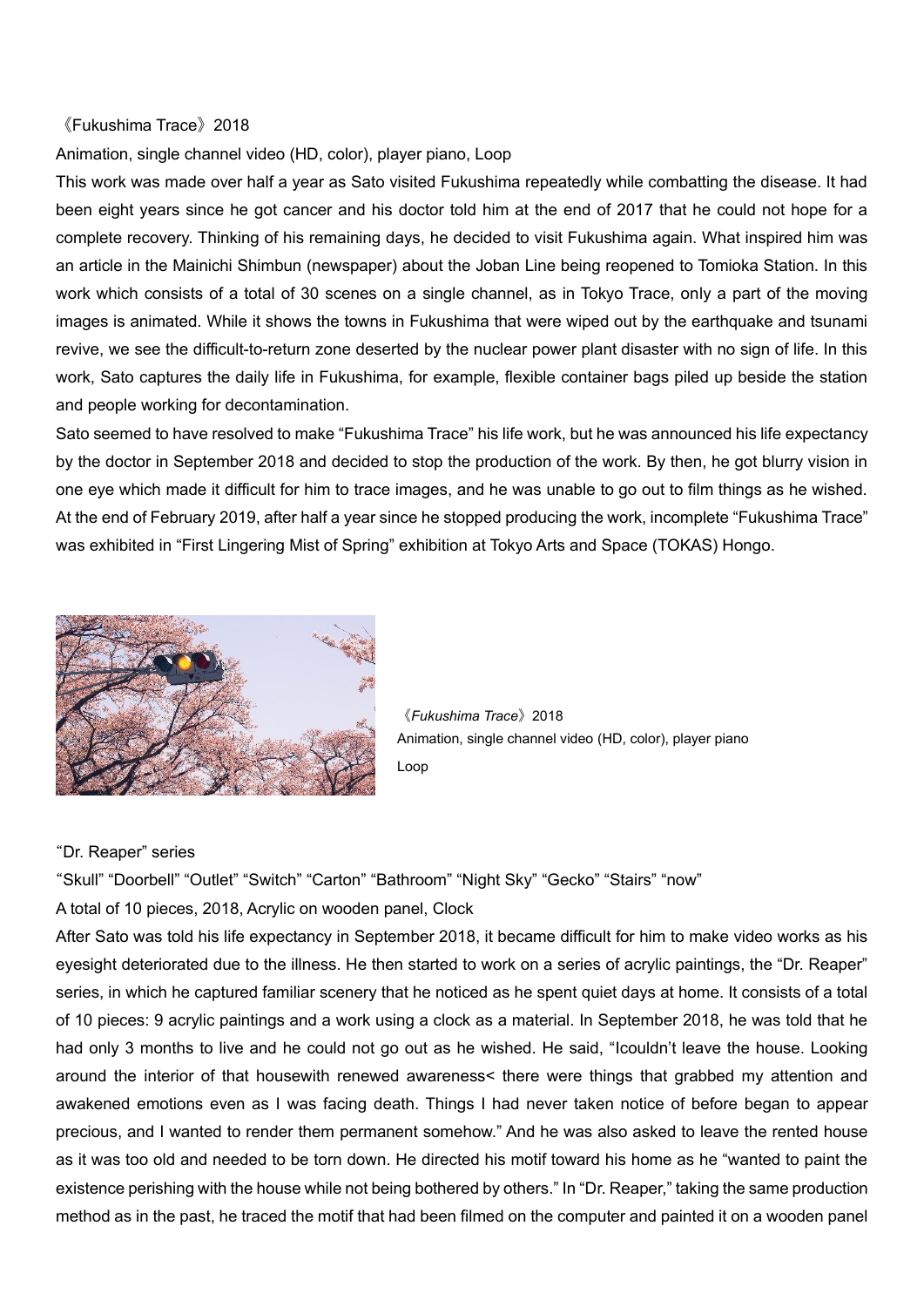with acrylic paint. He added short sentences of his private episodes to each piece, and we can get a glance into his daily life as he was working on "Dr. Reaper."

The works of "Dr. Reaper" were shown at his solo exhibition "Dr. Reaper" held at KEN NAKAHASHI in Tokyo from February 15, 2019, and Sato passed away on March 9 during the exhibition period.



From "Dr. Reaper" series 《Gecko》2018 Acrylic on wooden panel



From "Dr. Reaper" series 《now》2018 **Clock** 

## **NOTES**

### **Contact:**

Contemporary Art Center, Art Tower Mito

1-6-8, Goken-cho, Mito City, Ibaraki, 310-0063, Japan

Tel: +81 (0)29 227 8120 / Fax: +81 (0)29 227 8130 <https://arttowermito.or.jp/>

Regarding the exhibition, contact Yu Iseki (Senior Curator).

Regarding educational programs, contact Junko Moriyama (Educational program coordinators)

For public relations and publicity of photographs, contact Kaori Torii (PR).

Email: [cacpr@arttowermito.or.jp](file://///PSYCHE/bijutsu/広報/重要書類_PSYCHE/展覧会2016/16-04藤森照信/プレスリリース/cacpr@arttowermito.or.jp)

Information is available on ATM twitter account [http://twitter.com/MITOGEI\\_Gallery](http://twitter.com/MITOGEI_Gallery)

Requests regarding publication of information:

- 1. Please make sure to use the official title of the exhibition, along with the exhibition dates.
- 2. When using photographs, please put captions, credits and any other information attached to a photograph adjacent to the photo.
- 3. The phone number of Art Tower Mito to be published is 029-227-8111 only.
- 4. Please send Kaori Torii a copy of the VTR, newspaper or magazine for our archives.
- 5. For interviews with an artist or to photograph the exhibition, please contact Kaori Torii in advance. Requests may not be accepted under some circumstances.